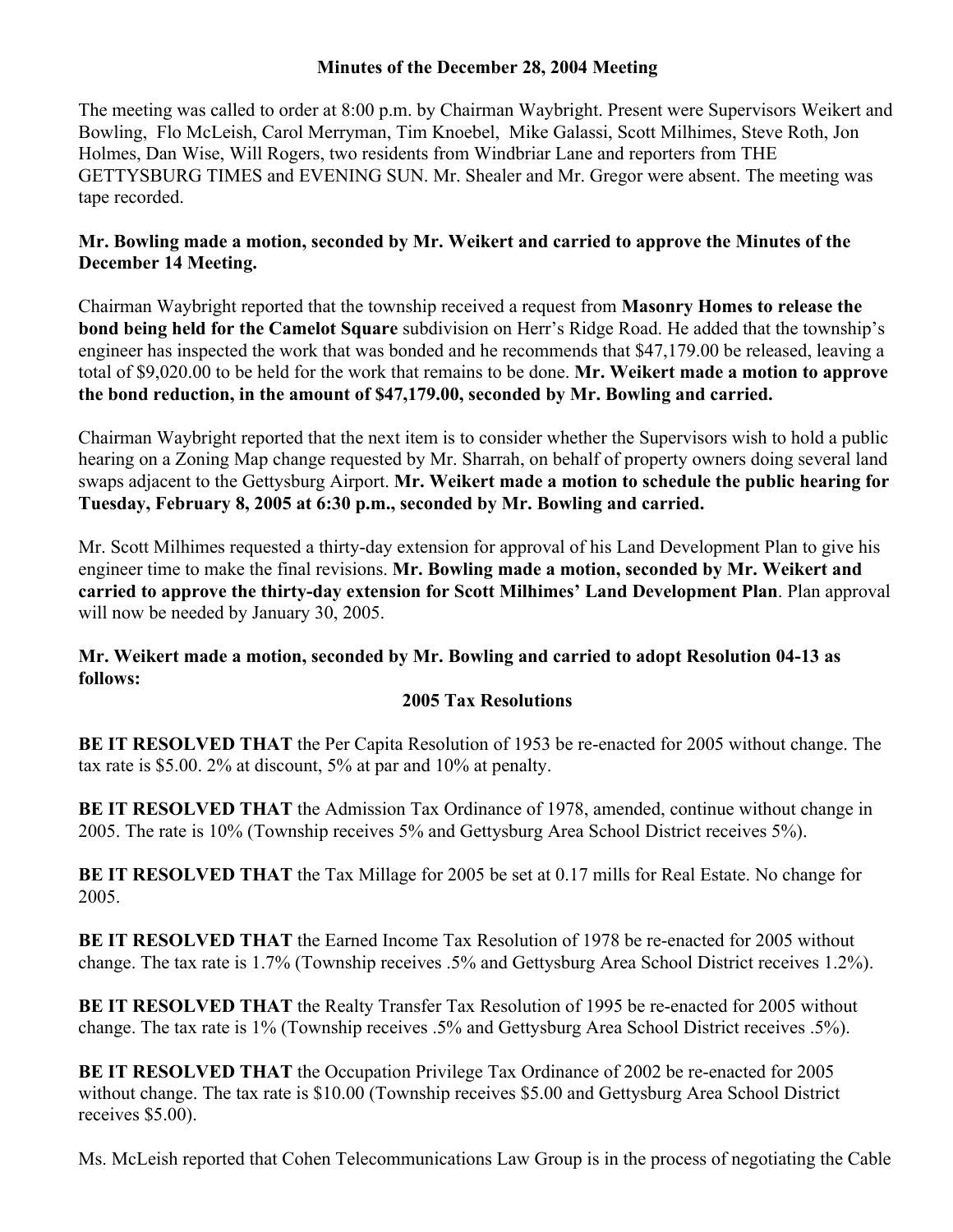TV Franchise Agreement with Adelphia and will not be finished before the township's agreement expires on December 31, 2004. She added that Mr. Cohen has prepared an Extension Agreement for an additional six months until June 30, 2005. **Mr. Weikert made a motion to approve the Cable Franchise Extension Agreement, seconded by Mr. Bowling and carried.**

Chairman Waybright reported that the township has received a request from Thomas Publications for a hearing to be held within sixty days to show "due cause" why his building should be demolished. Ms. McLeish stated that the hearing must be advertised and a stenographer must be present for the hearing. She added that since the township sent him a letter regarding his building, Mr. Thomas is entitled to due process. **Mr. Weikert made a motion to schedule the public hearing for Mr. Thomas for Tuesday, January 25, 2005 at 6:45 p.m., seconded by Mr. Bowling and carried.**

Chairman Waybright reported that the township has received correspondence from **Stambaugh Ness** with two quotes for **preparing the 2004 Audit**. The first quote of \$5,300.00 would include auditing of the financial statements and preparation of the DCED report including GASB 34 requirements. The second quote of \$4,965.00 would include an audit of the DCED report and note disclosures. Ms. McLeish stated that we will eventually be required to be GASB 34 compliant and we will have to start moving towards that. She added that we did not have these quotes at budget time, so the amount budgeted is closer to the lower amount. **Mr. Weikert made a motion to approve the quote to audit the DCED report with note disclosures, in the amount of \$4,965.00, seconded by Mr. Bowling and carried.** Ms. McLeish reported that she will get new bids for this service next year prior to budget time.

# **Mr. Weikert made a motion, seconded by Mr. Bowling and carried to exonerate J. P. Harris for a per capita tax in the amount of \$5.50.**

Ms. McLeish reported that she will be attending a meeting with Mr. Heiser, Mr. Bill Hill and Mr. Todd Williams to discuss the lift station at Patriot's Choice and she will have a report on that meeting. She also requested the Board's approval to advertise for members for the Act 209 Committee. She added that seven people are needed and a developer/realtor needs to be included on the committee. The Board approved an advertisement to go in the paper to see if there is anyone interested in serving on this committee.

Mrs. Merryman reported that she made a \$100.00 mathematical error on the 2004 MMO for the Police Pension Plan which resulted in the township owing an additional \$13.00 to that plan. She added that Mr. Bob Hall, Pension Administrator, asked Principal to take the \$13.00 from the Non-Uniformed contribution, which was more than was required to be deposited. The second revision was needed for the 2005 MMO for the Non-Uniformed Pension Plan due to a change in the amortization requirement for 2005. The worksheet had shown a requirement of \$2,577.00, but \$3,232.00 was required. **Mr. Weikert made a motion to approved the revised 2004 MMO for the Police Pension Plan, in the amount of \$14,802.00 and the revised 2005 MMO for the Non-Uniformed Pension Plan, in the amount of \$23,501.04.**

Mr. Knoebel reported that they have a draft Stormwater Management Ordinance prepared and they will schedule a meeting with Ms. McLeish to go over the details. He also reported that there was a meeting held today at Patriot's Choice regarding the placement of fill for the road beds and the use of lime to stabilize the fill and he will follow up with a letter. He added that this is an industry accepted practice, but not specifically approved by PennDOT. He added that they will require engineering certifications from the developer that need to have details regarding field measurements and the amount of lime that was put in based on those measurements.

Chairman Waybright reported that the Reorganization Meeting is Monday, January 3, 2005 at 7:30 p.m.

The bills were paid. Expenditures for this meeting totaled \$51,779.29 from the General Fund.